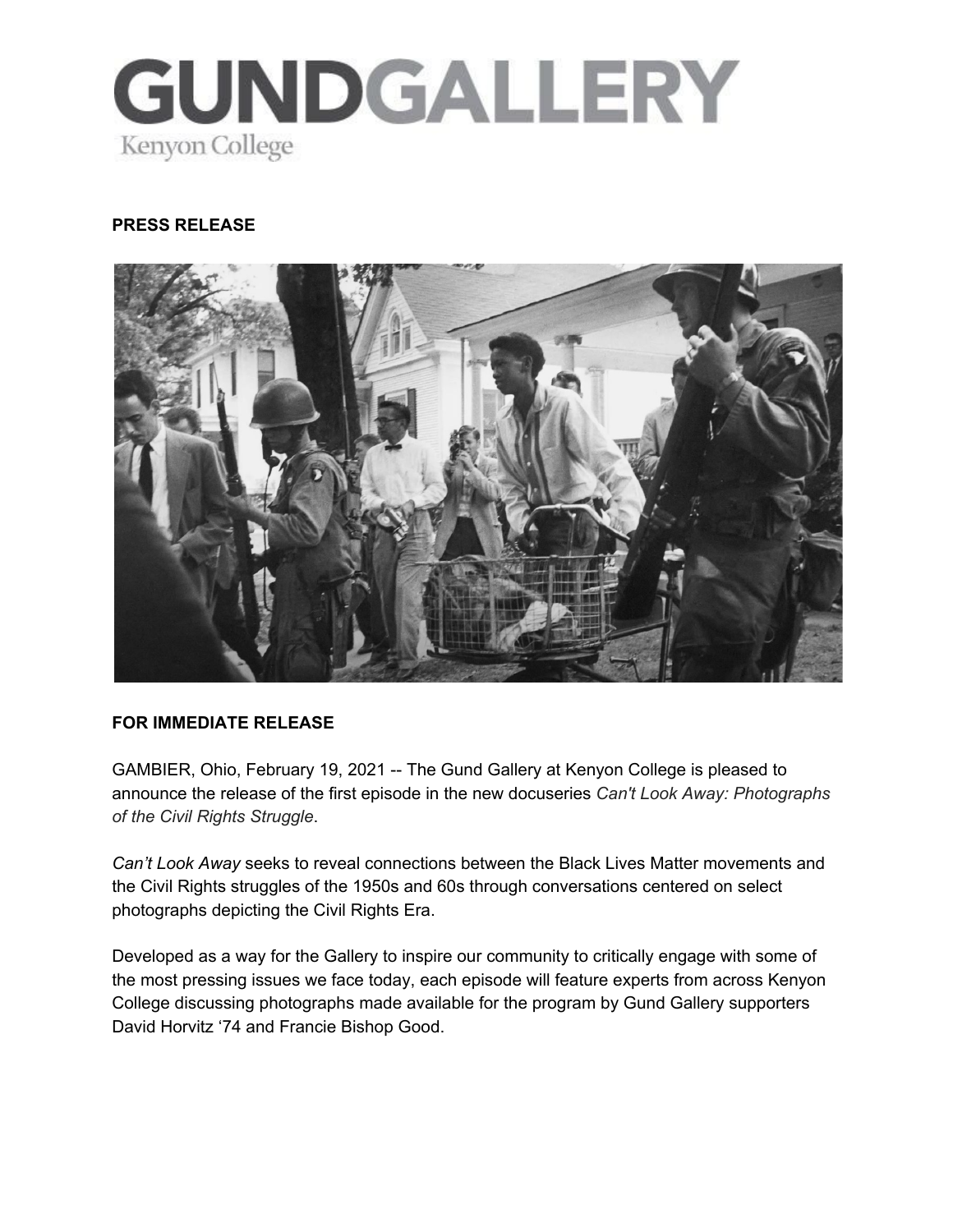These images demand our attention and compel us to think deeply about the legacy of racism in the United States, leading us to explore how history can inform the ways we respond collectively to the legacy of unresolved racial strife that continues in our time.

The series begins with a wide-ranging dialog on Burt Glinn's *Little Rock, Arkansas,* 1957 that touches on subjects from the powers of the US Supreme Court, to the racial politics of the Cold War, and the influence of press coverage on the success of protest movements.

Discussants in the series include Glenn McNair, Professor of History; Francis Gourrier, Assistant Professor of American Studies and History; Austin Porter, Assistant Professor of Art History and American Studies; and Jodi Kovach, Curator of Academic Programs at the Gund Gallery.

"We had originally planned to release the first episode of this series at the beginning of February, in celebration of Black History Month," says J. Christopher Fahlman '72, director of operations and visitor experience at the Gund Gallery and project manager for the series. "COVID-19 concerns presented a number of challenges to our production, but with all the participants' cooperation, we were able to responsibly and safely realize this project with only a modest delay."

"It was important to all those working on *Can't Look Away* that we make a contribution honoring African Americans and people of color who enrich our country in innumerable ways and are so often met with violent racism in their daily lives," adds Caroline Culbert, director of communication and engagement at the Gund Gallery. "By fully leveraging our expertise exploring the discursive nature of contemporary art, and making the resulting works available online for free, we hope to further the conversation around racial justice in our community and encourage others to engage in the tough conversations that drive structural change."

We would like to extend a special thanks to our discussants, all our campus collaborators at Kenyon College, and our partners at Kokosing River Productions.

Funding for this video series was generously provided by David Horvitz '72 and Francie Bishop Good.

# **Image:**

High-resolution digital files are available upon request. Credit line: Still from *Can't Look Away: Photographs of the Civil Rights Struggle* showing Burt Glinn's photograph *Little Rock Arkansas*, 1957. Courtesy of the Gund Gallery at Kenyon College, © Gund Gallery 2021.

# **About the Gund Gallery:**

The Gund Gallery is located on the beautiful 1,000-acre wooded campus of Kenyon College in the village of Gambier, Ohio just 45 miles from downtown Columbus. The Gund is dedicated to presenting 20th-21st century art and visual culture that reflects and informs the interdisciplinary